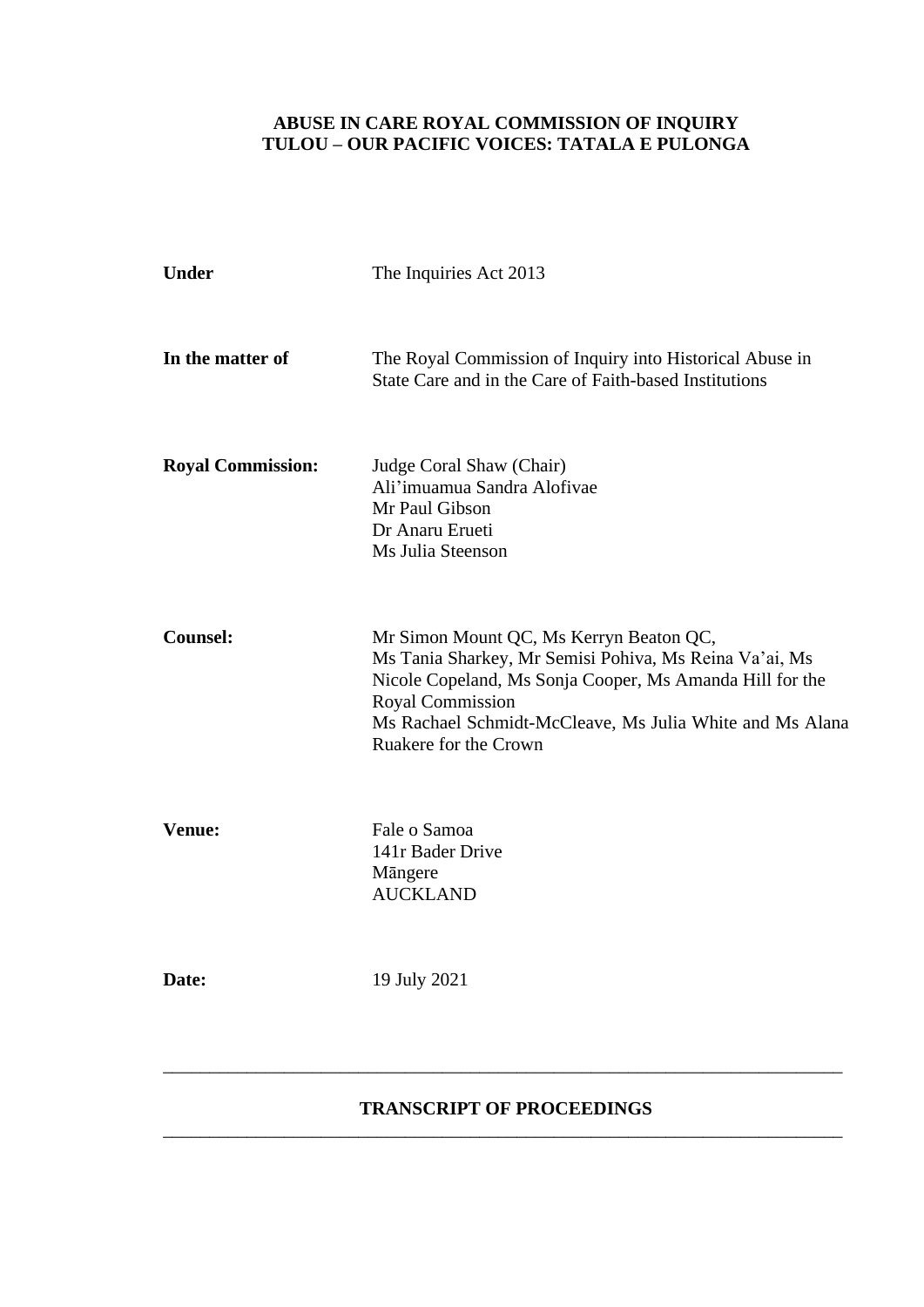**INDEX**

| <b>OPENING SUBMISSIONS BY MS SHARKEY</b>                                     |    |
|------------------------------------------------------------------------------|----|
| <b>OPENING SUBMISSIONS BY THE CROWN</b>                                      | 8  |
| <b>ASSOCIATE PROFESSOR HONOURABLE LUAMANUVAO DAME WINNIE</b><br><b>LABAN</b> |    |
| Questioning by Ms Sharkey                                                    | 10 |
| Questioning by Commissioners                                                 | 26 |
| <b>FA' AMOANA LUAFUTU</b>                                                    |    |
| Questioning by Ms Sharkey                                                    | 29 |
| <b>Comments by Commissioners</b>                                             | 56 |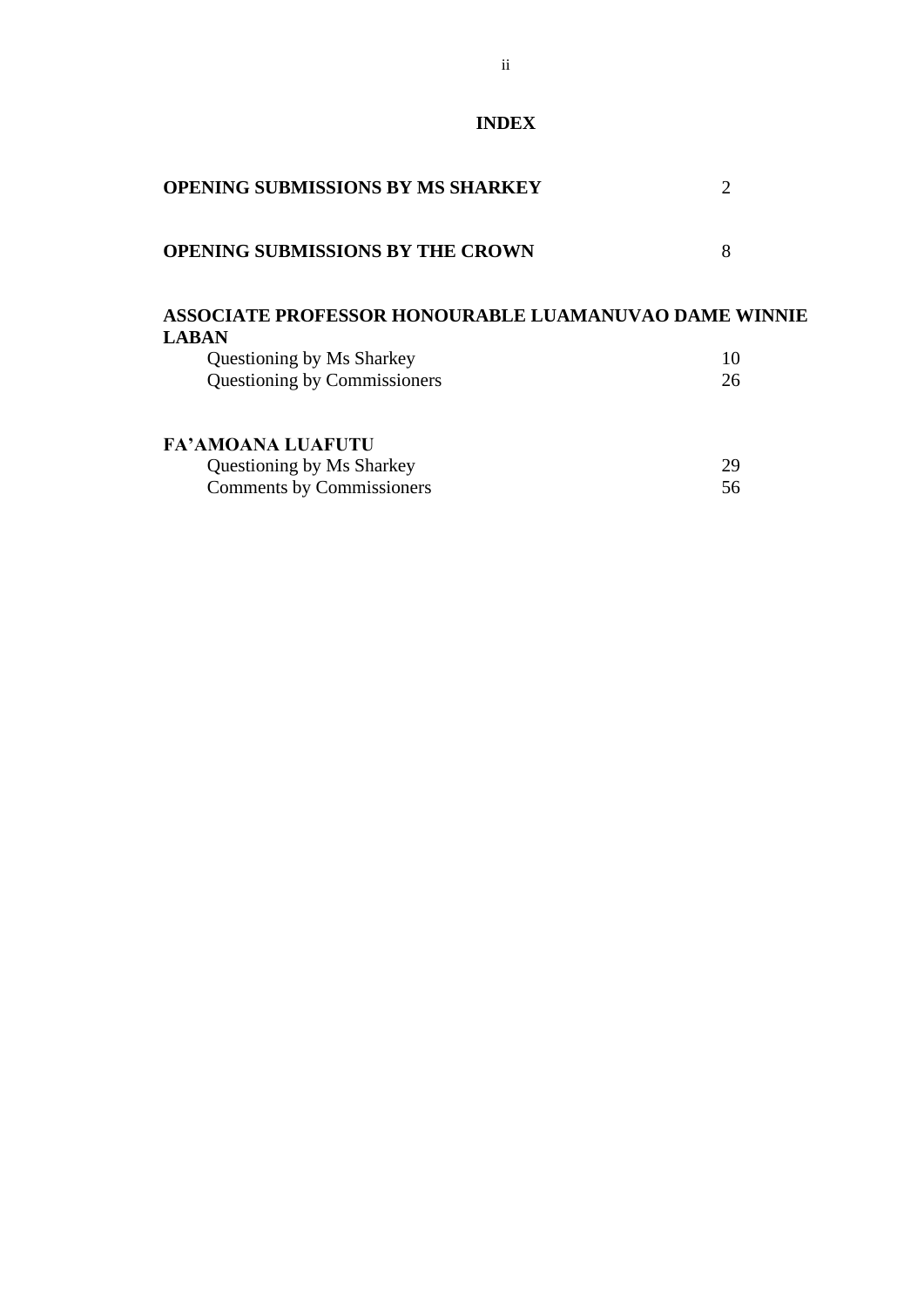**[9.30 am]**

### **Hearing begins with opening ceremony**

**[11.45 am]**

- **CHAIR:** Talofa lava, Ni sa bula vinaka, Mauri, Fakaalofa lahi atu, Noa'ia, Tālofa, Kia orana, Mālō nī, Mālō e lelei, Munumunu leana, Tēnā ra koutou katoa. Our warm wishes to you all. Particularly we welcome our survivors, whether they are here today in person or whether they're watching via the livestream, you are very welcome, your presence is very important to us.
- To our esteemed guests, thank you for honouring us with your presence today. We are truly honoured that you have taken the time and the trouble to come along to support 11 this extremely important issue.
- I want to particularly thank the students of Mangere College who, through their youthful passion, have covered us with a warm Pacific mantle. And also to those who brought their fine mats and honoured us with that presence as well, thank you very much to all of you.
- So, welcome to all of you to the Royal Commission into Abuse in Care. This hearing is a very important part of our wider Pacific investigation in which we are examining the experiences of Pacific people who have been abused in care, both care of the State and in the care of faith-based institutions.
- This is the first of its kind, this hearing, not only for New Zealand but particularly for Pacific survivors for Pacific communities, and the wider Pacific regions. Our Pacific team has named the hearing 'Tulou - Our Pacific Voices: Tatala e Pulonga'. Others much more knowledgeable than I will explain to you the full depth and breadth of this Tongan saying. But I want to let the voice of one of our survivors, Leoni McInroe, a Pacific survivor, to speak instead. What Leoni said was this: "The darkness and shame we have carried has begun to lift in the light of exposing the truth of what we suffered at the hands of so many for so long."
- My name is Coral Shaw, I'm the Chair of the Royal Commission and I'm very pleased to now introduce to you my Commissioner colleagues. Commissioner Paul Gibson, who is absent, sadly met with an accident while he was running on Saturday and that means that he cannot travel at the moment. We are hoping that he will join us once he has recovered and we are keeping his seat warm for him. I'll now introduce each of the Commissioners who are able to be here and I'll start with Commissioner Steenson.
- **COMMISSIONER STEENSON:**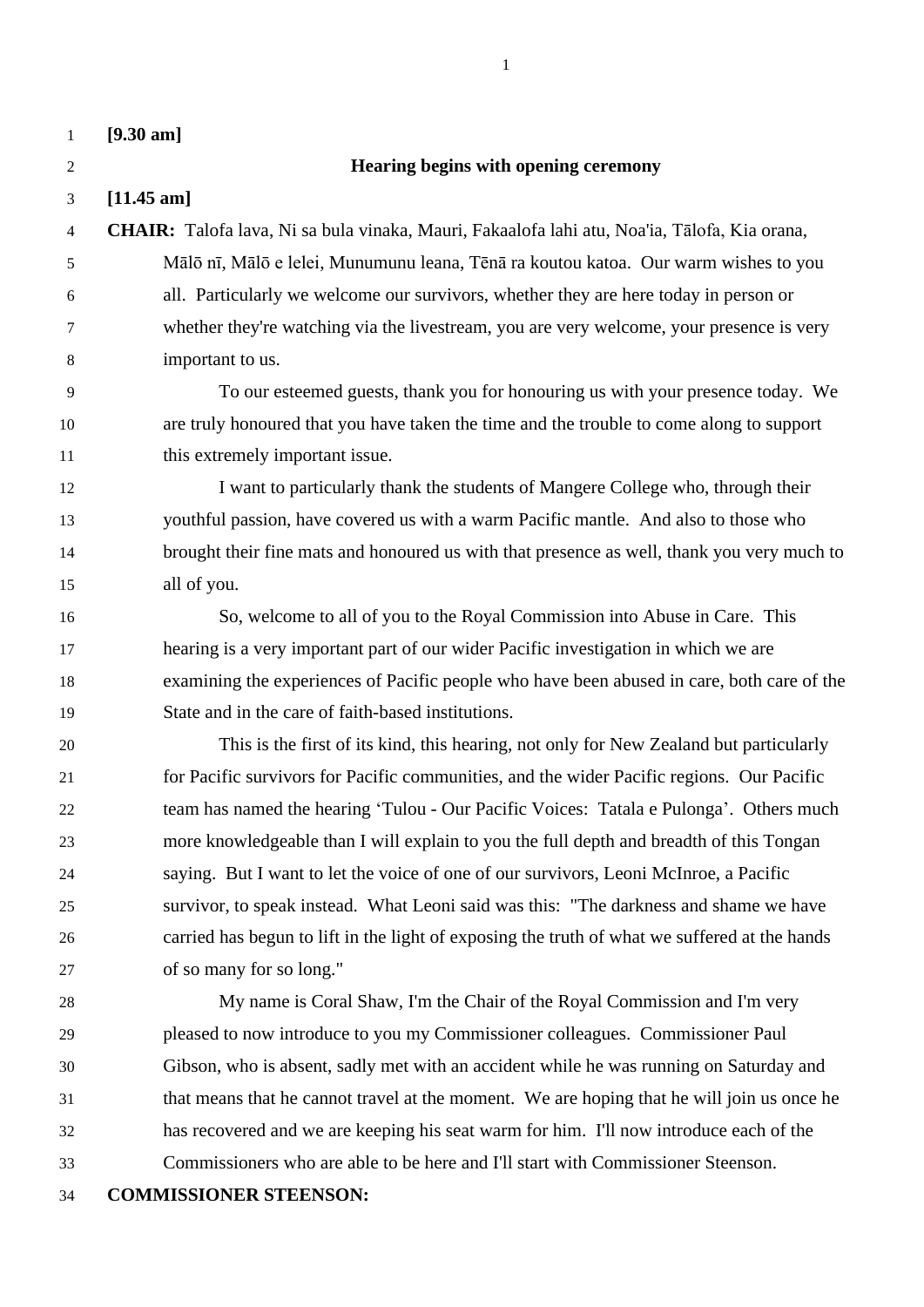E mihi ana kia tātou, tātou kua whakakotahi mai ki te tautoko I te kaupapa I tēnei rā. Nō reira tēnā tātou tēnā rā tātou katoa. Ko Julia Steenson tōku ingoa, ko Ngāti Whātua rāua ko Tainui ōku iwi. I just want to say what an absolute privilege the opening ceremony was this morning. It was an important part of this hearing and it's a very important

acknowledgment of the Pacific whanau that we are here to look after, so kia ora.

**CHAIR:** And to my left is Commissioner Anaru Erueti.

 **COMMISSIONER ERUETI:** Tēnā koutou, tēnā koutou katoa kā nui te mihi ki ā koutou ngā iwi taketake o Pacifica, tēnei te mihi nui kia koutou katoa mauria mai o koutou mana o koutou reo o koutou tikanga ki waenganui ia mātou. Nau mai hāere mai. Ko Anaru Erueti tōku ingoa nō Taranaki, kō Ngā Ruahinerangi te iwi, ko Arakuku te hapu, ko Ngārongo te marae.

 My name is Anaru Erueti and it's a real honour to be here this week and next week amongst my Pasifika brothers and sisters. I expect it will be two weeks of a lot of tears and sadness but also joy and laughter too I'm hoping. And so pleased to be here amongst you all recognising the importance of hearing Pasifika voices for our mahi, so kia ora koutou.

- **CHAIR:** And last but no means least, somebody who will be very familiar to all of you, that is my colleague, Commissioner Ali'imuamua Sandra Alofivae.
- **COMMISSIONER ALOFIVAE:** Fa'afetai lava. I la ava ma le fa'aaloalo lava, oute fa'atalofa atu i le pa'ia ma le mamalu o lau afio ua mafai ona fa'atasi i lenei aso. Sui matagaluega ese'ese, sui mai le malo susuga faafegaiga ae maise uo ma aiga o e faatatau i ai le tatou aso, ma le tatou fonotga, o le upu palagi e ta'u o tatou 'Survivors'. A o tatou o e ua o'o i ai mea mata'utia. Fa'afetai fa'afetai lava le o'o mai, fa'afetai le susū mai. Ia fa'amanuia le Atua I le tatou fonotga i lenei aso.
- **CHAIR:** Thank you to each of my colleagues. The hearing is now officially opened and I have the pleasure of calling upon our leader, our counsel for the Pacific investigation, Ms Tania Sharkey.

# **OPENING SUBMISSIONS BY MS SHARKEY**

- **MS SHARKEY:** Talofa lava, Noa'ia, Ni sa bula vinaka, Mauri, Fakaalofa lahi atu, Tālofa, Kia orana, Mālō nī, Mālō e lelei, Tēnā koutou katoa. Good morning Commissioners, my name is Tania Sharkey, Lead Counsel Assist of the Pacific investigation, one of the three thematic investigations within the Royal Commission of Inquiry alongside the Māori and disability investigations. I am joined by my senior Counsel Assisting, Simon Mount QC and Kerryn Beaton QC here with me today.
- I wish to begin by acknowledging the survivors present, those watching the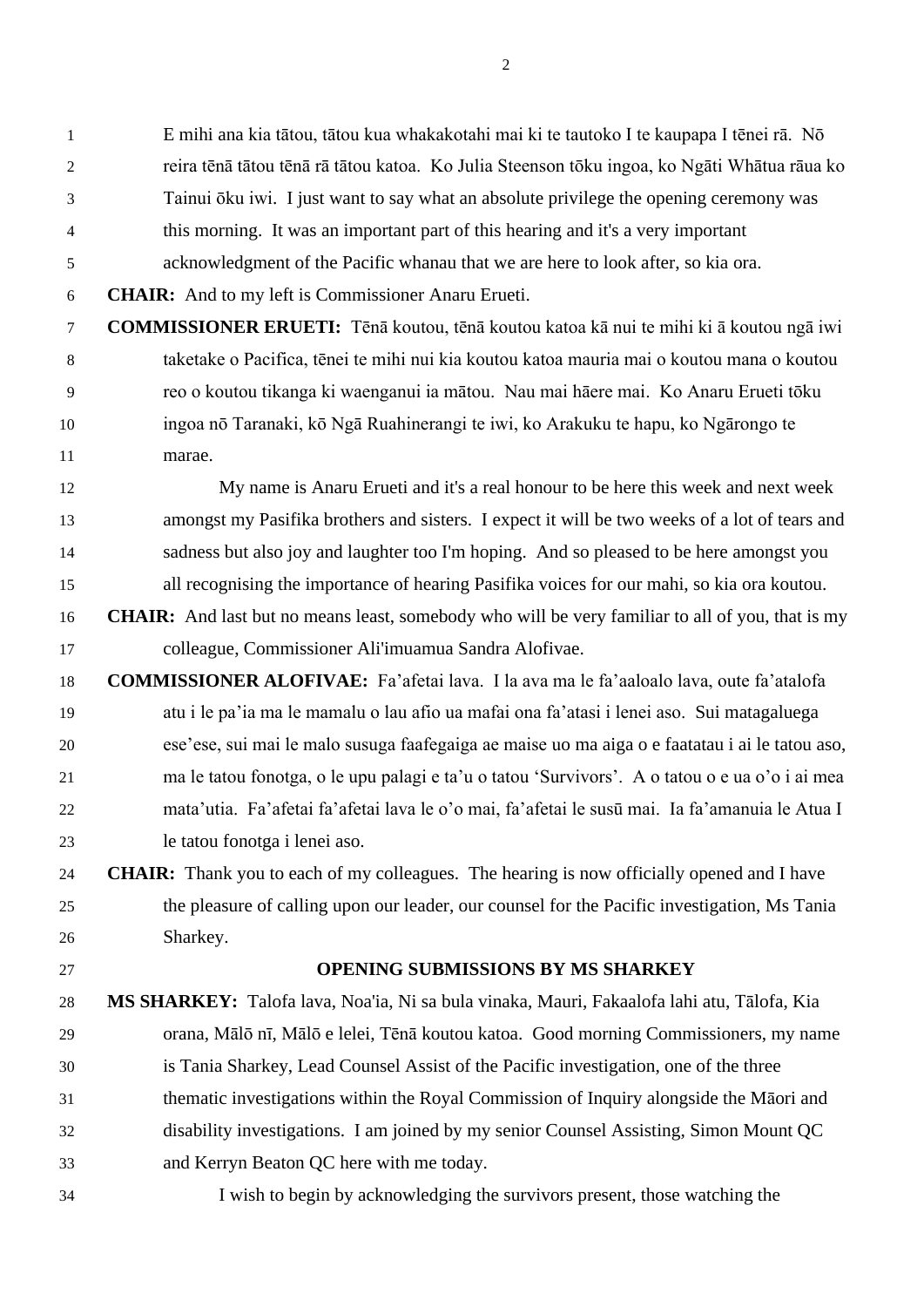livestream and those Pacific survivors who will be taking part in Tulou - Our Pacific Voices: Tatala e Pulonga. I acknowledge all other Pacific survivors who have come forward to register or are engaged with the Royal Commission, those survivors who have passed on and are no longer with us, and those who have not yet come forward or who, for a many number of reasons, are unable to do so.

 I acknowledge the family members and friends supporting our survivors and members of support groups who are here today. I acknowledge all dignitaries and members of the public who are present or watching the livestream.

 The experience of Pacific peoples in care in New Zealand is framed by the context of the overall experience of Pacific peoples in this country. The first big wave of migrants from the Pacific Islands began in the 1950s. Government and industry turned to the Pacific for workers and actively encouraged Pacific peoples to come and meet the demands for unskilled labour in order to support and grow New Zealand's economy. But despite that encouragement, Pacific people's experienced discrimination as immigrants when compared with how Palagi immigrants were treated. There was a general preference for Palagi immigrants and that preference explicitly enshrined in public policy until the mid-1970s.

 What research shows is that as a Non-Palagi immigrant community, Pacific peoples have been consistently marginalised, discriminated against and trapped in cycles of socioeconomic deprivation. This experience is rooted in New Zealand's colonial relationship with Pacific nations, the sourcing of Pacific migrants to fill labour intensive jobs for low wages, and subsequent racist singling out of Pacific peoples from the highest levels of Government. The resulting disparity and equality experienced by the Pacific community has created a vulnerability towards Pacific young people coming to the attention of Social Welfare and entering the care system.

 Tulou - Our Pacific Voices is the first public hearing of its kind for Pacific communities in Aotearoa. The Tongan metaphor Tatala e Pulonga is included in the title as it describes what this hearing will do. The revealing, the peeling back, the lifting of the darkness which, in the context of this hearing, is to make public the experiences of abuse suffered by Pacific peoples in State and/or faith-based care and to also prompt a serious discussion of where to from here of Pacific peoples in care in Aotearoa.

 By way of general background, over 100 Pacific survivors are registered with the Royal Commission. Many, many more are engaged but for varying reasons have not or are unable to formally register with us. A number of survivors are no longer with us. Of our survivors, the overwhelming majority in terms of Pacific ethnicity are from Samoa and the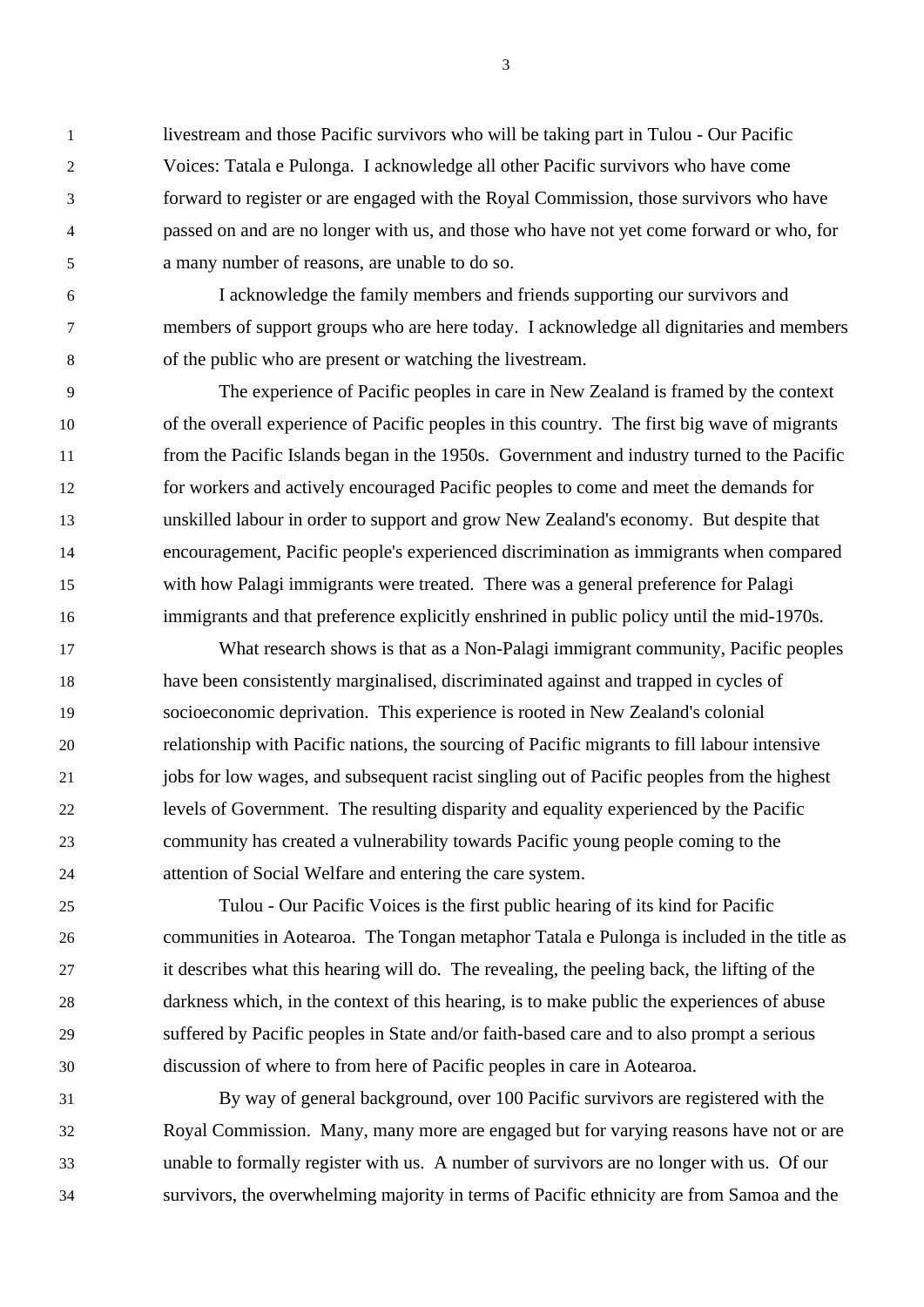Cook Islands. They are followed by Tonga, Fiji, Niue, then Tokelau. Further research is required to identify whether this data represents a general reflection of the migration pattern of these countries to Aotearoa, their relative population size in this country, or whether any particular cultural aspects have affected Pacific survivors from those smaller affected nations from coming forward.

 The art of oratory and storytelling to pass on knowledge and experiences is ingrained and deeply rooted in Pacific history. This two-week public hearing will continue that tradition. The experiences, the evidence you will hear over the next two weeks represents an overall Pacific story. What I mean by that is the experiences we have received from all our Pacific survivors to date provide us with very clear themes which form the narrative of this public hearing and will be told in this way.

 Days 1 and 2 begin with the contextual background of Pacific peoples in New Zealand. We will hear from voices speaking to the migration story of Pacific peoples to Aotearoa, voices relating to the circumstances which led to them being placed in care, voices from witnesses who speak to the targeted racism of Pacific Islanders. The Dawn Raids did not just suddenly occur one day in 1974. For a long period before that, there was increasing tension towards Pacific Islanders. Pacific Islanders walking down the street being questioned and arrested by Police was not uncommon. Pacific children as young as 14 years old being held at Mt Eden Prison.

 During the Dawn Raid era, Pacific peoples were told to carry passports if you did not look like a Kiwi. Police task forces set up to specifically target Pacific Islanders resulting in significant numbers of arrests and appearances in court by Pacific peoples but without any interpreters available. The word "overstayer" became synonymous with Pacific Islanders. Factories were raided, church services interrupted, dogs were used to scare and intimidate, Pacific peoples were encouraged to nark and to dob each other in as overstayers. There are many other examples and I acknowledge Dr Oliver Sutherland and ACORD, who are watching today via livestream, for providing information invaluable to this aspect of our hearing and our final report.

 We continue the remainder of this week with the theme of silence which our survivor voices tell us comes in many forms. Silence as to ethnicity, including the data and recording of ethnicity of Pacific peoples in Aotearoa, silence as to shame and fear in a Pacific cultural context, silence as to one's identity and well-being.

 The experience of Pacific peoples in both State and faith-based care in New Zealand is a severely neglected and under-researched topic. It is made all that the more difficult by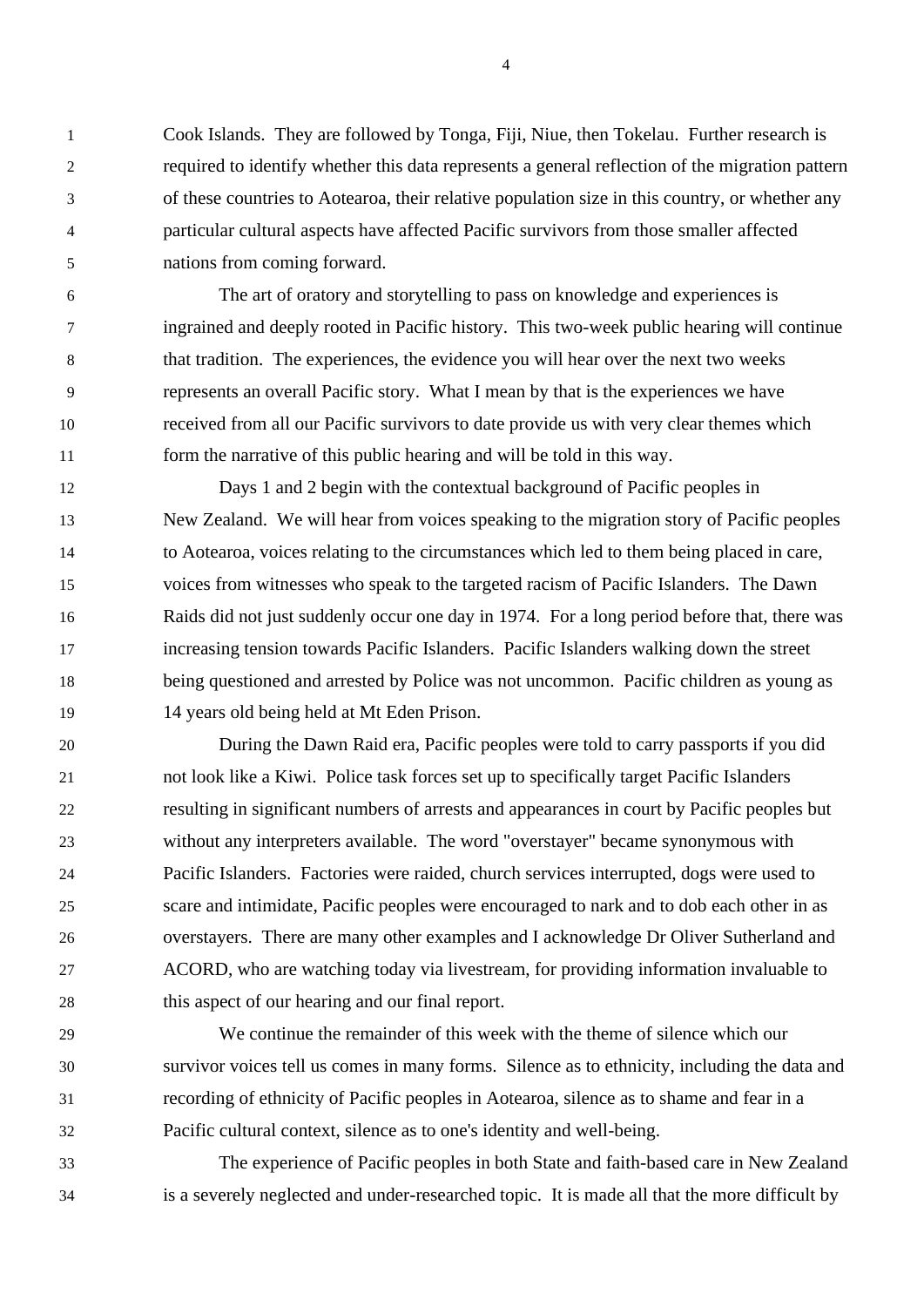the fact that official institutional records largely omitted and obscured Pacific peoples for much of the period between 1950 and 1999.

 Continuous change around statistical methods and flawed reporting by staff and institutions has resulted in a highly flawed historic account of Pacific peoples in care. Pacific peoples were at times recorded as Māori or combined with Māori in a joint Polynesian category or simply recorded as non-Māori.

 Inaccurate recording is effectively a form of neglect and, as will be heard from survivors throughout this public hearing, has resulted in distinct forms of abuse for Pacific peoples. An expert witness will give evidence that for the period within the scope to this present day, methods of recording Pacific ethnicity by Government agencies remain inconsistent across the board and this has direct links to the outcomes for Pacific peoples.

 There are socio-cultural factors present within Pacific communities which may inhibit the disclosure of abuse by survivors, by their families, or survivors who witness abuse. Respect for authority, respect for one's elders, the hierarchical structure of Pacific cultures inhibits abuse disclosure. The importance of protecting the family name and reputation and not bringing shame upon one's family inhibits abuse disclosure. Gender roles, taboo topics such as talking about abuse inhibits abuse disclosure. There are also specific cultural factors and perspectives for Pacific peoples that shape understandings of mental health, disability, and the role of faith.

 For many Pacific peoples, speaking out against the church is considered a sin greater than no other, given the position which the church and members of the clergy hold within Pacific communities. We will hear evidence from a witness who did speak out. We will hear her experience and the impacts of coming forward. We will hear from a witness who experienced abuse at a faith-based boarding school and the significant impacts of this abuse on his cultural identity. We look at the appropriateness of care placements and adoption in particular and hear from a witness whose Samoan identity and culture was silenced when the State placed her with a Palagi family.

 In week 2 we continue with themes relevant to the nature, extent and impacts of the abuse in care experienced by Pacific survivors. The survivor accounts of Pacific peoples as a marginalised community demonstrate unique experiences of abuse which differentiate them as a demographic from both Māori and Palagi care survivors.

 Pacific survivors experienced racist abuse that was directed towards them specifically as migrant Pacific peoples. Survivors speak to Pacific Islanders being treated the worst of all ethnic groups and a preference not to say you were a Pacific Islander for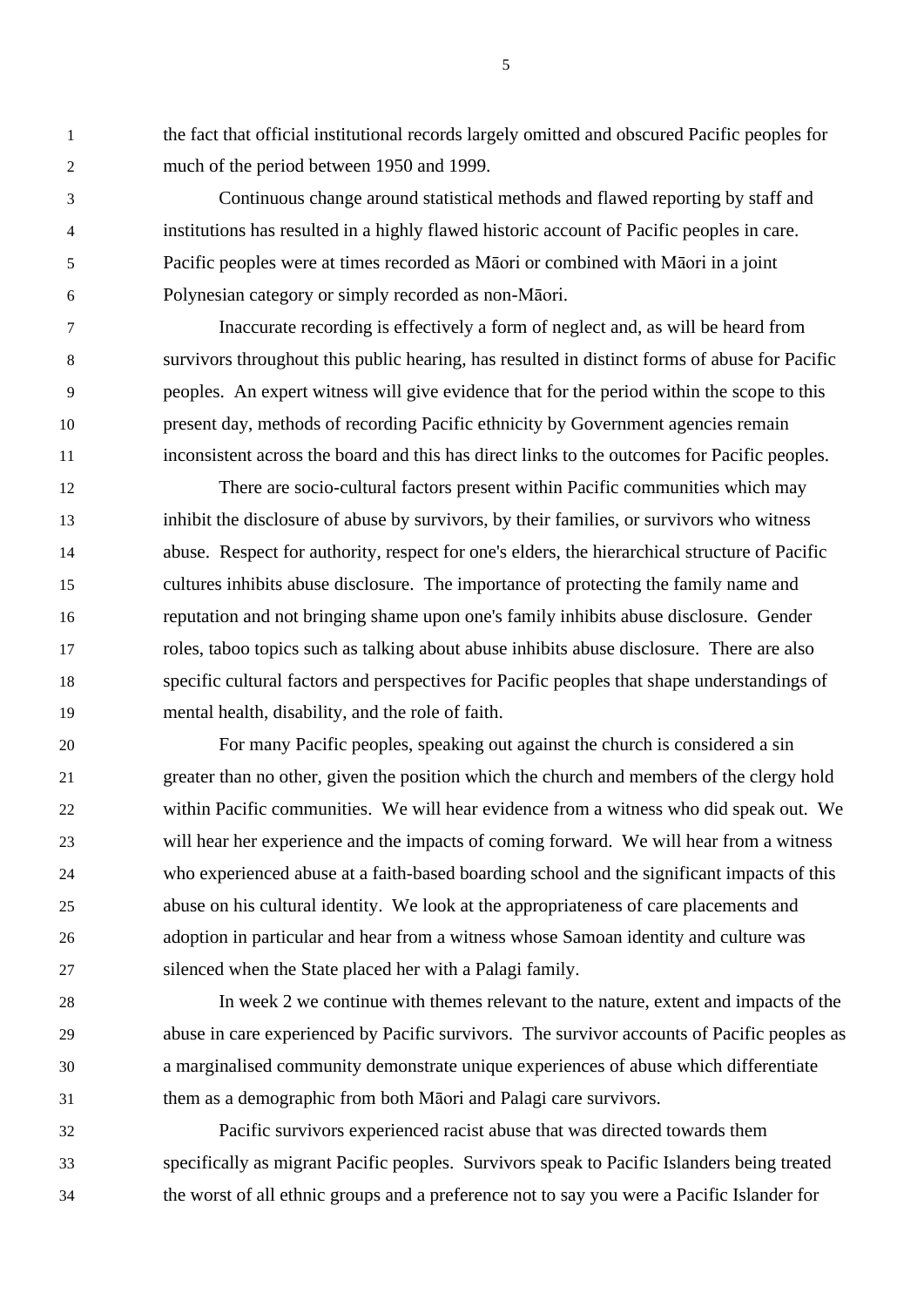fear of harsher treatment. Staff were ignorant of Pacific cultural norms and characteristics. State and faith-based care systems devoid of any facilitation, strengthening or support of an individual's Pacific culture and identity.

 You will hear from survivors who lost their language in care, and survivors who were stripped of their cultural identity. What you will see and hear from our Pacific voices is that these survivors, although perhaps different in timing of care, placements, settings, and abuse, have been affected by the themes which form the overall Pacific story.

 The Talanoa panel held on 29 July marks the beginning of a discussion about two very significant matters relevant to the experiences of abuse in care by Pacific peoples. The first panel will consider the circumstances that see our Pacific peoples go into care and the second panel will consider redress, which, in its simplest form, means righting a wrong. What does redress look like through a Pacific lens. The Government's apology in relation to the Dawn Raids is timely, it's timely for discussion and future consideration of what redress through a Pacific lens might look like.

 The Talanoa panel is the start of these important conversations. This work does not end here, it is just the beginning. We will go into our communities following this hearing and hold focused fono with Pacific survivors, stakeholders, NGOs, faith-based institutions, community leaders and other relevant agencies to continue gathering information necessary to inform our final report.

 The decision to hold a Pacific public hearing is not one that was made lightly. There are many different ways a survivor of abuse in State and faith-based care can share their experience with the Royal Commission and this, a public hearing, is just one of them.

 Our Pacific communities should know there are Pacific voices, including and in addition to those whom you will hear from over the next two weeks, who do want the public to hear their story in this forum, who want the opportunity to speak their truth as other survivors have done in other public hearings.

 The majority of our survivors appear in person. We have a survivor appearing via video link from prison where there are other survivors, Pacific survivors of abuse. Some survivors are pre-recorded due to their particular situation, some are anonymous. The priority is the survivor and how they wish their experience to be heard. This is how they want the dark cloud to lift, Tatala e Pulonga.

 We emphasise that what is seen and heard at this public hearing is not the extent of the Pacific investigation. Public hearing time is necessarily constrained and not all matters of importance to the Inquiry under its terms of reference can be dealt with over two weeks.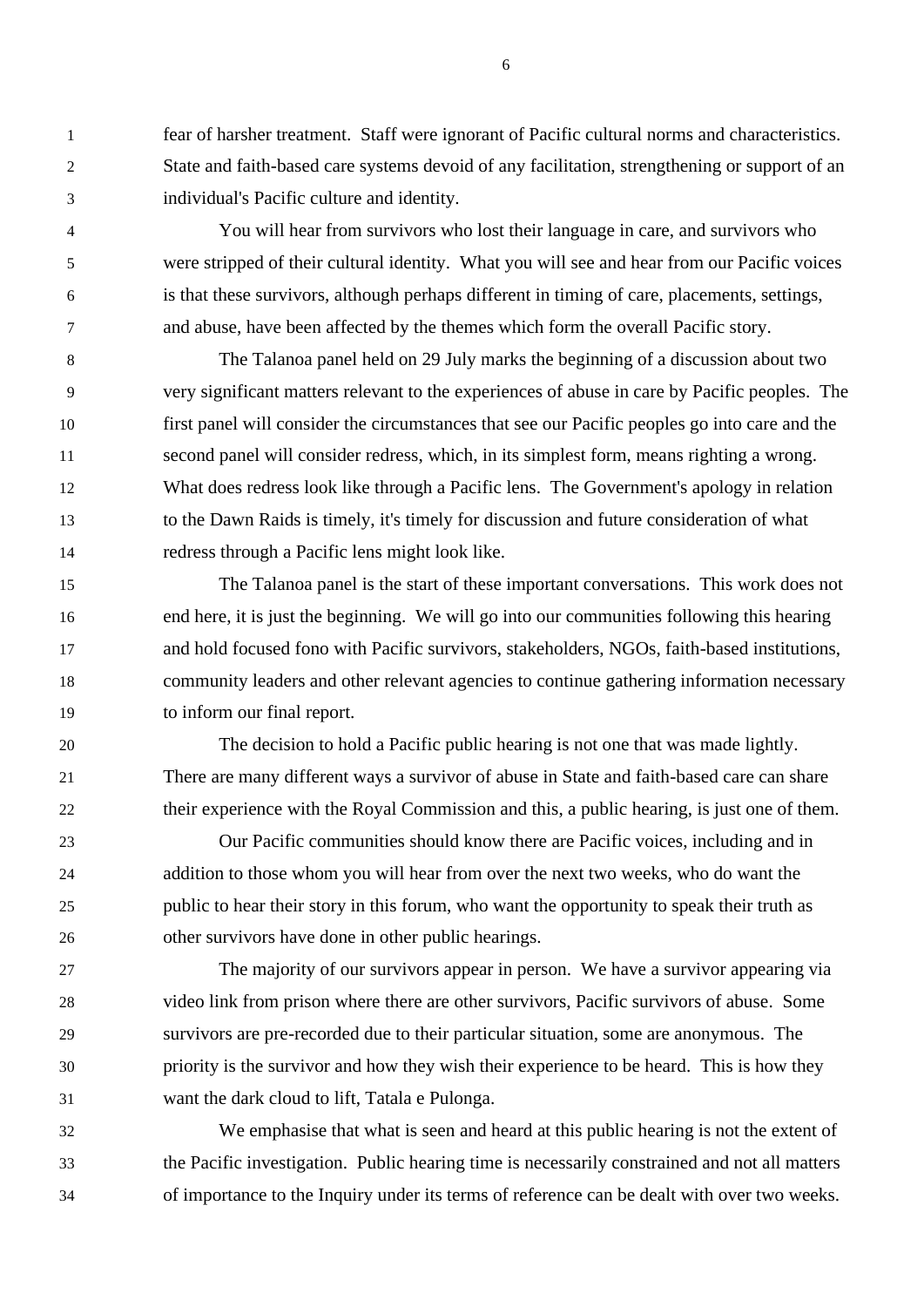Other work occurs outside of the public hearing domain. The opportunity for Pacific survivors and witnesses to participate is not over. We encourage all survivors and witnesses to abuse in care to contact us and come forward to give an account to the Royal Commission.

 Considerable thought has gone into the way this public hearing would be run. It was the request of the Pacific investigation to bring the Royal Commission here to the Fale o Samoa, Māngere. South Auckland is home to the largest Pacific population in New Zealand. To bring our Pacific survivors to this fale is important, a Pacific space which for many can represent home and/or a Pacific space for survivors to share their experiences.

 To bring the Royal Commission to the community is important to make it easily accessible to our Pacific people, our communities, the NGOs and agencies who work with our Pacific survivors with our children and young people; that is important.

 The Pacific investigation is small in number but big in heart. We are made up of a number of multi-disciplinary teams within the Inquiry. I will mention my team because they have done the hard yards and I am merely fortunate to be the public facing mouthpiece.

 I am joined by our well-being Maikali Kilione, community engagement Fa'afete Taito, Fonoti Pati Umaga and Tofa Fagaloa; research and policy Fraser Williams, Elaina Lauaki-Vea and Tania Woodcock who is no longer with us; our planning lead Miriama Williams; the investigators who have worked hard Helenā Kaho and Moana Ilalio; solicitors Stephanie Philcox, Reina Va'ai, Lafoai Tims, Hene Taufalele, senior solicitor Alex Leulu and my co-counsel Semisi Pohiva. The Pacific investigation also wish to mention our evidence management team Josh Bannister, Tim Armitage and Kelly Curran. I make special mention to Fraser Williams whose research findings I have quoted in parts of this delivery.

 The manner of this hearing has been done with the best of intentions, balanced against many factors, many complex issues, both cultural and otherwise. Ultimately the decisions in relation to the selection of witness, the manner and delivery of the Pacific people's experience of abuse in State and faith-based care in this public hearing is delivered by Pacific for Pacific.

 In closing, the impacts of abuse are far-reaching and cause ripple effects throughout the family and the community. Abuse does not discriminate and given the added layers of cultural complexities, including silence, shame and fear, the effects of abuse in care for Pacific peoples are particularly devastating, the effects are intergenerational.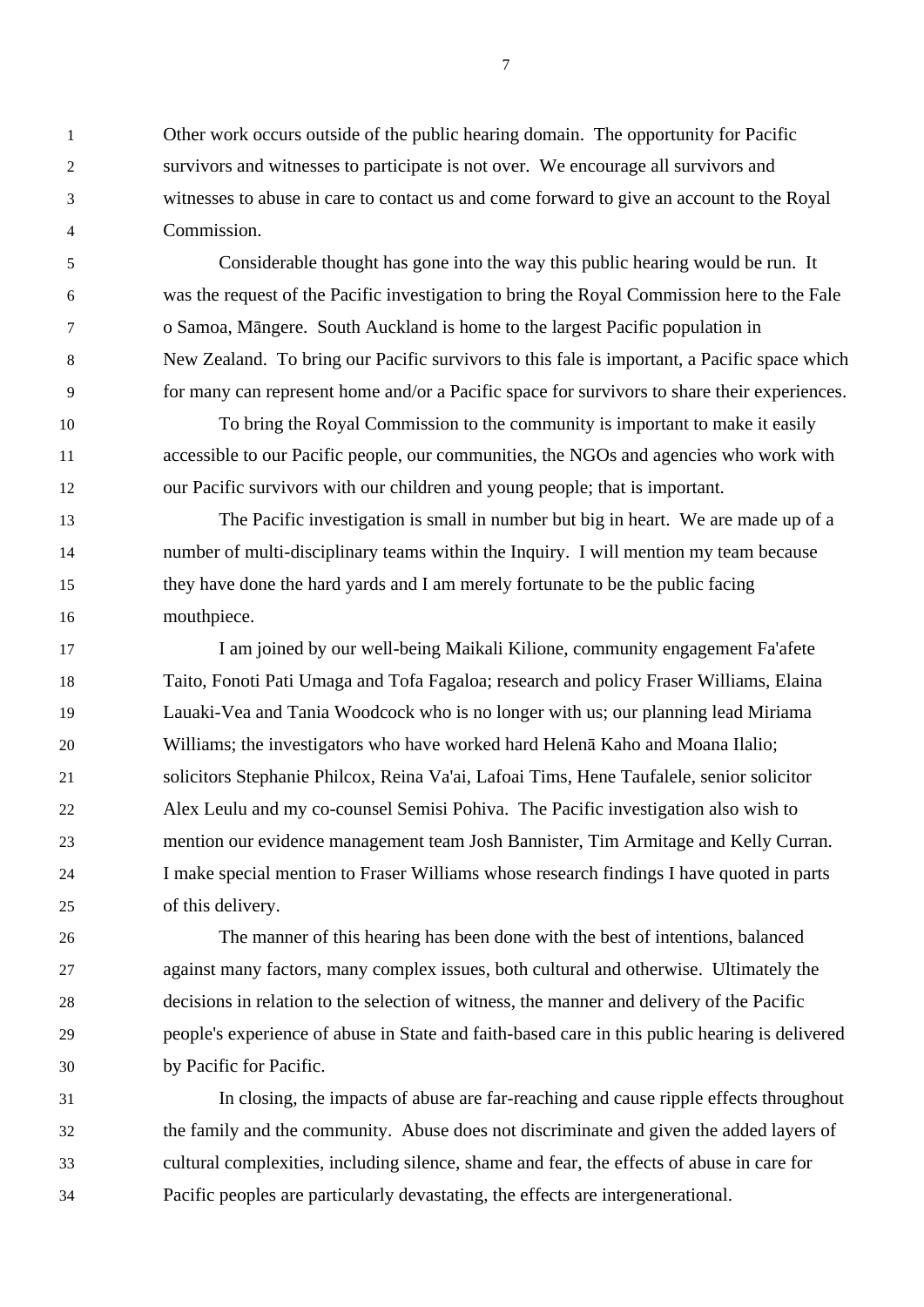| 1              | Any discussion or measurement of success for Pacific peoples must be assessed by                     |
|----------------|------------------------------------------------------------------------------------------------------|
| $\overline{2}$ | those in our communities who continue to be disadvantaged. A great number of                         |
| 3              | disadvantaged Pacific peoples can be found in the Care and Protection and Justice spaces.            |
| 4              | Many of the answers to the questions on how to build thriving Pacific communities for all            |
| 5              | Pacific peoples can be found in the reasons behind why increasing numbers of our Pacific             |
| 6              | children are ending up in care and why we are over-represented in the Justice system.                |
| 7              | Those involved in improving Pacific well-being and outcomes for Pacific peoples and                  |
| 8              | communities must get involved in these spaces, understand and engage in this                         |
| 9              | uncomfortable topic.                                                                                 |
| 10             | This hearing will allow survivors a voice to share their experiences, for experts to                 |
| 11             | give insight into a great many issues relevant to Pacific peoples. It is also for the                |
| 12             | institutions who were responsible for the abuse and those who are responsible for the care           |
| 13             | and/or future well-being of our children and young people, the chance to listen,                     |
| 14             | acknowledge, learn and make genuine meaningful change to prevent further abuse from                  |
| 15             | occurring.                                                                                           |
| 16             | Malo 'aupito, thank you Madam Chair.                                                                 |
| 17             | <b>CHAIR:</b> Thank you Ms Sharkey. Before the first witness is called, I'm going to invite Ms White |
| 18             | who appears for the Crown.                                                                           |
| 19             | <b>OPENING SUBMISSIONS BY THE CROWN</b>                                                              |
| 20             | MS WHITE: Tēnā koutou ngā Kōmihana, Julia White appearing for the Crown. With me today               |
| 21             | is Alana Ruakere who is the Director of the Crown Secretariat and she will be presenting a           |
| 22             | brief opening statement. I'd also like to alert the Commissioners at this stage that Rachael         |
| 23             | Schmidt-McCleave will be appearing for the Crown in week 2 of the hearing.                           |
| 24             | <b>CHAIR:</b> Welcome Ms Ruakere.                                                                    |
| 25             | <b>MS RUAKERE:</b> Talofa lava, Mālō e lelei, Kia orana, Fakaalofa lahi atu, Ni sa bula vinaka,      |
| 26             | Taloha ni, Tālofa, Noa'ia, Mauri, Tēnā koutou katoa. On behalf of the Crown response to              |
| 27             | the Royal Commission, I would like to thank the Commissioners for the opportunity to                 |
| 28             | present a brief opening statement.                                                                   |
| 29             | Firstly, I want to acknowledge the courage and strength of the survivors who have                    |
| 30             | come forward and talanoa, korero to the Royal Commission and the hard mahi of the                    |
| 31             | survivors group, their whanau, aiga and supporters who have stood with and helped them               |
| 32             | sometimes for many years with little recognition or support.                                         |
| 33             | I would like to acknowledge her royal highness Princess Mele Siu'ilikutapu, Sir                      |
| 34             | Anand Satyanand and I also wish to acknowledge the Minister for Pacific Peoples and                  |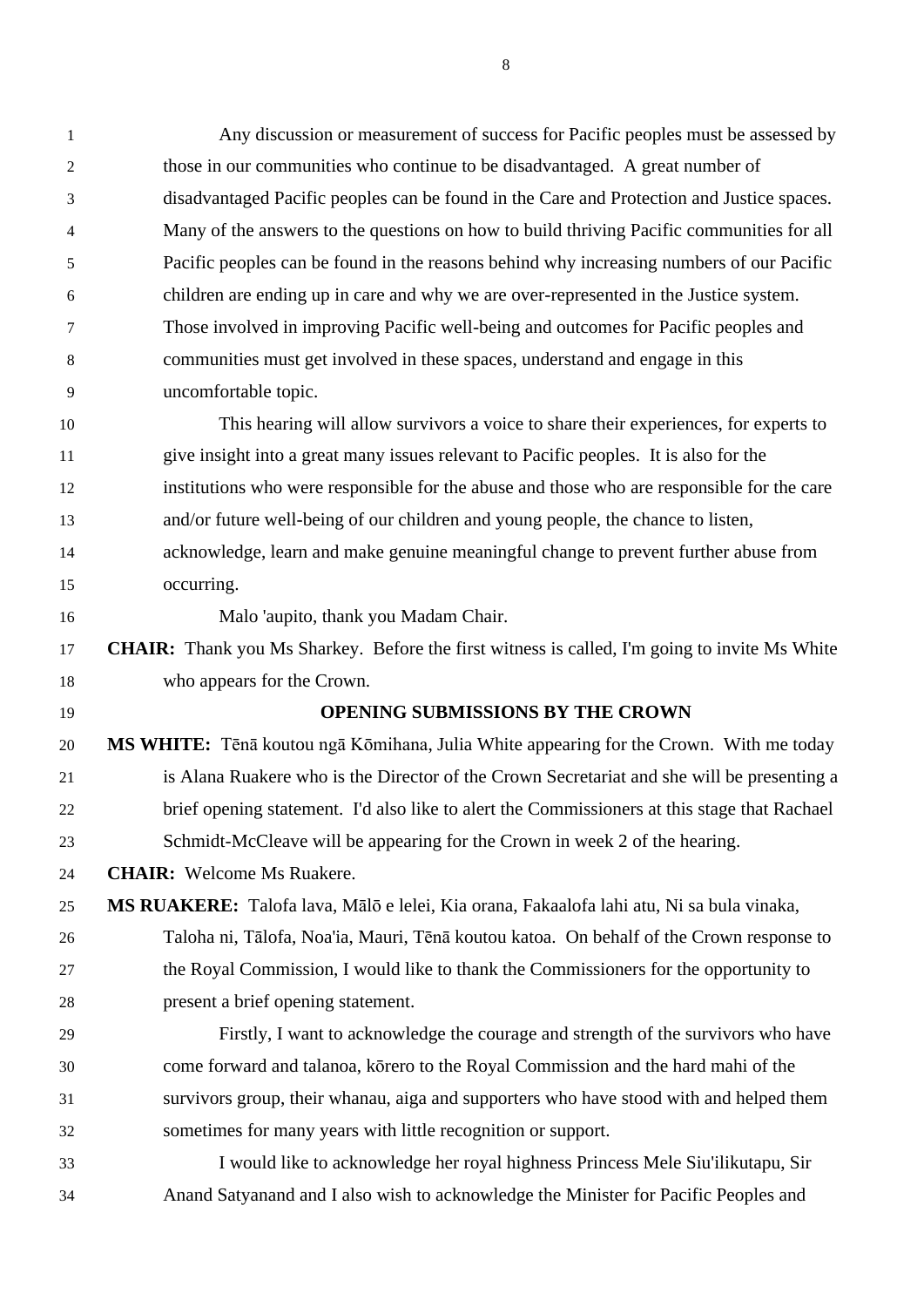member of parliament for Māngere, Lau Afioga Honourable Aupito William Sio and Lau Afioga Honourable Luamanuvao Dame Winnie Laban and the many Pacific community leaders and supporters who are here today.

 The Crown's approach to the Royal Commission of Inquiry overall and to Tulou - Our Pacific Voices: Tatala e Pulonga in particular, is to listen and learn from survivors, their communities and leaders about their experiences with the New Zealand State. I am Director of the Crown Response Secretariat, a small team established specifically to co-ordinate the Crown's response to the Abuse in Care Inquiry. Our role is to make sure the Royal Commission gets the historical information and other support it needs from the State agencies to do its job.

 In addition to the Crown Response Secretariat, the agencies represented here today are the Ministry of Social Development, Oranga Tamariki, the Ministry of Education, Immigration New Zealand, the New Zealand Police and the Ministry for Pacific Peoples. Multiple other Government agencies are listening remotely on the livestream.

 The importance of survivors' voices is recognised by the Crown. Their contribution to the work of this Royal Commission cannot be overstated and their courage and strength inspires us all. This Inquiry and this hearing will be an opportunity for the Crown to confront some uncomfortable events in the history of our nation, a history of racism and abuse of some of the most vulnerable members of our communities and the devastating impact this has had on Pacific survivors and their families.

 The Crown is listening carefully so that survivors' stories can drive change to improve Government systems to prevent further abuse and to provide redress to those abused.

 The Crown is being held to account by survivors' lived experience and is committed to improve. The Crown welcomes the opportunity to hear first-hand from Pacific survivors, to hear their stories and to learn from what they have to say about their experiences in the care system.

 As in the Royal Commission's previous hearings, the Crown will not be seeking to question any survivor witnesses, nor to have any questions put to survivor witnesses through Counsel Assisting. The Crown's objective at this hearing is to listen actively and to supply information to assist the Royal Commission's inquiry so we can learn and, importantly, change. Fakaaue lahi, malo 'aupito, meitaki maata, fakafetai, fa'afetai lava mo le avanoa.

**CHAIR:** Thank you Ms Ruakere. Are there any other statements that anybody else wishes to